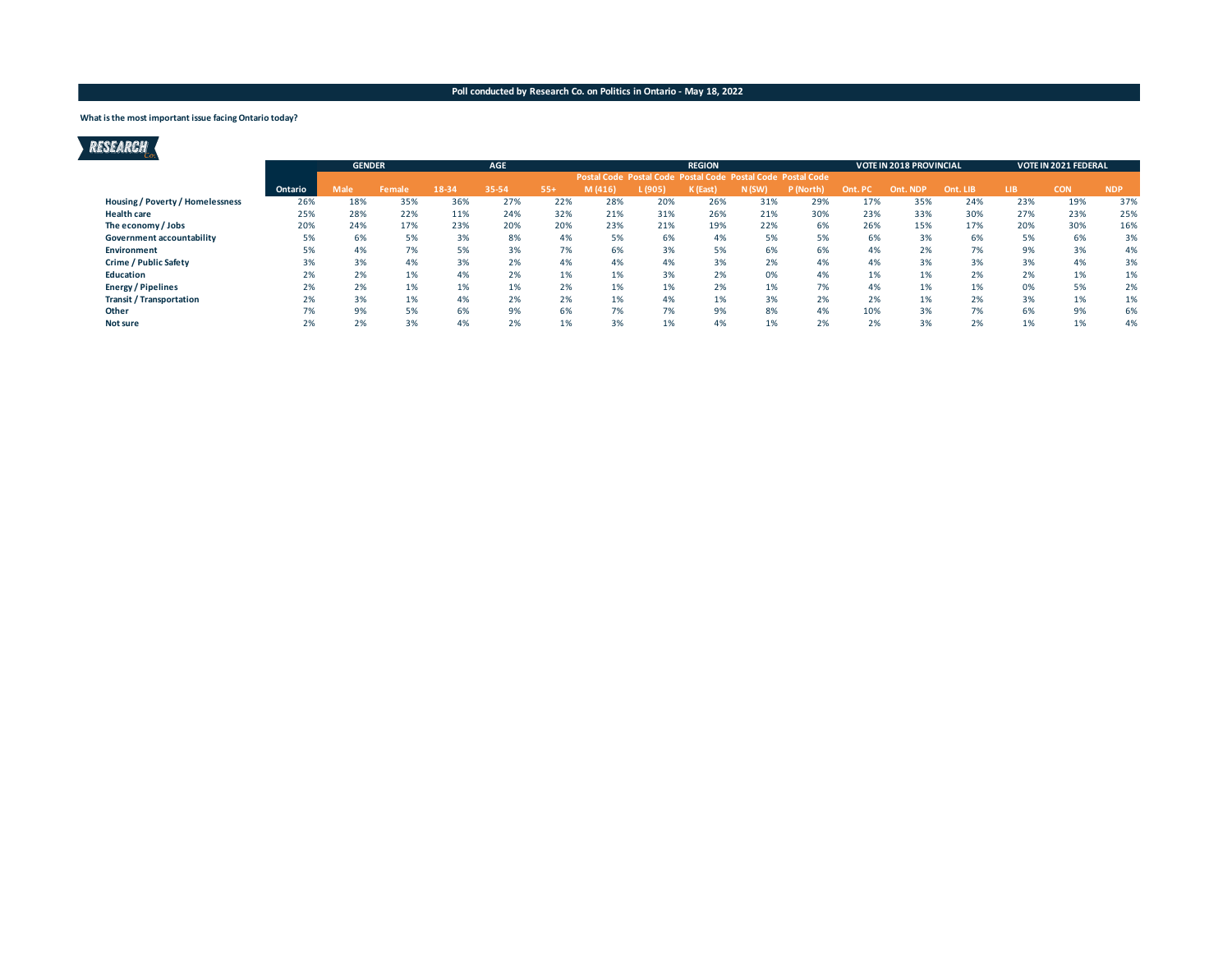**Thinking of each of the following provincial party leaders, would you say you generally approve or disapprove of the way they have performed in their job?**

|                                                                                  |         | <b>GENDER</b> |        | AGE   |       |       |                                                             | <b>REGION</b> |          |       |           | VOTE IN 2018 PROVINCIAL |          |          | VOTE IN 2021 FEDERAL |            |            |
|----------------------------------------------------------------------------------|---------|---------------|--------|-------|-------|-------|-------------------------------------------------------------|---------------|----------|-------|-----------|-------------------------|----------|----------|----------------------|------------|------------|
|                                                                                  |         |               |        |       |       |       | Postal Code Postal Code Postal Code Postal Code Postal Code |               |          |       |           |                         |          |          |                      |            |            |
|                                                                                  | Ontario | <b>Male</b>   | Female | 18-34 | 35-54 | $55+$ | M(416)                                                      | L(905)        | K (East) | N(SW) | P (North) | Ont. PC                 | Ont. NDP | Ont. LIB | LIB.                 | <b>CON</b> | <b>NDP</b> |
| Premier and Ontario Progressive Conservative Party leader Doug Ford              |         |               |        |       |       |       |                                                             |               |          |       |           |                         |          |          |                      |            |            |
| Strongly approve                                                                 | 16%     | 18%           | 15%    | 11%   | 15%   | 19%   | 17%                                                         | 20%           | 15%      | 14%   | 16%       | 36%                     | 6%       | 8%       | 14%                  | 37%        | 5%         |
| Moderately approve                                                               | 30%     | 31%           | 29%    | 30%   | 30%   | 30%   | 31%                                                         | 27%           | 38%      | 28%   | 26%       | 43%                     | 14%      | 29%      | 32%                  | 44%        | 21%        |
| Moderately disapprove                                                            | 19%     | 17%           | 21%    | 21%   | 19%   | 19%   | 18%                                                         | 14%           | 20%      | 24%   | 23%       | 12%                     | 22%      | 18%      | 19%                  | 11%        | 22%        |
| <b>Strongly disapprove</b>                                                       | 29%     | 30%           | 28%    | 32%   | 31%   | 28%   | 29%                                                         | 32%           | 22%      | 30%   | 33%       | 8%                      | 55%      | 38%      | 32%                  | 7%         | 48%        |
| Not sure                                                                         | 5%      | 4%            | 7%     | 7%    | 6%    | 4%    | 6%                                                          | 6%            | 6%       | 3%    | 3%        | 1%                      | 3%       | 6%       | 4%                   | 0%         | 3%         |
| Official Opposition and Ontario New Democratic Party (NDP) leader Andrea Horwath |         |               |        |       |       |       |                                                             |               |          |       |           |                         |          |          |                      |            |            |
| Strongly approve                                                                 | 13%     | 14%           | 13%    | 13%   | 14%   | 14%   | 15%                                                         | 11%           | 12%      | 15%   | 18%       | 4%                      | 49%      | 7%       | 12%                  | 3%         | 40%        |
| Moderately approve                                                               | 34%     | 32%           | 36%    | 41%   | 34%   | 31%   | 36%                                                         | 37%           | 28%      | 35%   | 28%       | 19%                     | 34%      | 48%      | 42%                  | 13%        | 39%        |
| Moderately disapprove                                                            | 17%     | 17%           | 18%    | 21%   | 18%   | 16%   | 16%                                                         | 18%           | 19%      | 16%   | 17%       | 22%                     | 6%       | 23%      | 21%                  | 28%        | 8%         |
| <b>Strongly disapprove</b>                                                       | 22%     | 27%           | 16%    | 10%   | 20%   | 27%   | 17%                                                         | 24%           | 21%      | 23%   | 24%       | 46%                     | 6%       | 11%      | 14%                  | 48%        | 7%         |
| Not sure                                                                         | 13%     | 10%           | 18%    | 15%   | 14%   | 12%   | 16%                                                         | 10%           | 19%      | 11%   | 12%       | 9%                      | 4%       | 11%      | 11%                  | 8%         | 6%         |
| Ontario Liberal Party leader Steven Del Duca                                     |         |               |        |       |       |       |                                                             |               |          |       |           |                         |          |          |                      |            |            |
| Strongly approve                                                                 | 9%      | 10%           | 9%     | 12%   | 8%    | 9%    | 12%                                                         | 8%            | 8%       | 8%    | 12%       | 3%                      | 5%       | 21%      | 18%                  | 2%         | 1%         |
| Moderately approve                                                               | 33%     | 34%           | 32%    | 38%   | 33%   | 31%   | 39%                                                         | 37%           | 31%      | 28%   | 26%       | 16%                     | 43%      | 51%      | 49%                  | 14%        | 34%        |
| Moderately disapprove                                                            | 20%     | 18%           | 21%    | 21%   | 21%   | 18%   | 18%                                                         | 23%           | 19%      | 19%   | 18%       | 27%                     | 24%      | 13%      | 14%                  | 28%        | 29%        |
| <b>Strongly disapprove</b>                                                       | 23%     | 27%           | 19%    | 13%   | 20%   | 30%   | 16%                                                         | 21%           | 28%      | 29%   | 22%       | 46%                     | 19%      | 4%       | 8%                   | 51%        | 24%        |
| <b>Not sure</b>                                                                  | 15%     | 11%           | 19%    | 16%   | 18%   | 12%   | 15%                                                         | 11%           | 14%      | 16%   | 22%       | 8%                      | 9%       | 11%      | 11%                  | 5%         | 12%        |
| <b>Ontario Green Party leader Mike Schreiner</b>                                 |         |               |        |       |       |       |                                                             |               |          |       |           |                         |          |          |                      |            |            |
| <b>Strongly approve</b>                                                          | 5%      | 4%            | 6%     | 8%    | 3%    | 5%    | 5%                                                          | 2%            | 3%       | 7%    | 13%       | 1%                      | 4%       | 7%       | 5%                   | 2%         | 6%         |
| Moderately approve                                                               | 26%     | 28%           | 24%    | 27%   | 29%   | 23%   | 28%                                                         | 29%           | 17%      | 30%   | 18%       | 19%                     | 32%      | 25%      | 25%                  | 19%        | 29%        |
| Moderately disapprove                                                            | 18%     | 20%           | 16%    | 21%   | 14%   | 19%   | 18%                                                         | 20%           | 17%      | 17%   | 11%       | 24%                     | 15%      | 19%      | 20%                  | 25%        | 15%        |
| <b>Strongly disapprove</b>                                                       | 16%     | 22%           | 10%    | 9%    | 15%   | 20%   | 12%                                                         | 18%           | 16%      | 16%   | 19%       | 26%                     | 11%      | 14%      | 12%                  | 28%        | 13%        |
| Not sure                                                                         | 35%     | 27%           | 44%    | 35%   | 39%   | 33%   | 36%                                                         | 31%           | 46%      | 30%   | 39%       | 30%                     | 37%      | 35%      | 37%                  | 26%        | 37%        |
| New Blue Party of Ontario leader Jim Karahalios                                  |         |               |        |       |       |       |                                                             |               |          |       |           |                         |          |          |                      |            |            |
| Strongly approve                                                                 | 3%      | 3%            | 3%     | 5%    | 4%    | 1%    | 5%                                                          | 1%            | 1%       | 3%    | 8%        | 2%                      | 2%       | 4%       | 3%                   | 3%         | 0%         |
| Moderately approve                                                               | 10%     | 13%           | 8%     | 15%   | 16%   | 4%    | 12%                                                         | 15%           | 7%       | 7%    | 11%       | 9%                      | 6%       | 15%      | 5%                   | 7%         | 9%         |
| Moderately disapprove                                                            | 12%     | 13%           | 11%    | 21%   | 13%   | 8%    | 13%                                                         | 13%           | 11%      | 13%   | 10%       | 14%                     | 8%       | 15%      | 14%                  | 17%        | 9%         |
| Strongly disapprove                                                              | 19%     | 25%           | 14%    | 16%   | 14%   | 25%   | 17%                                                         | 20%           | 21%      | 19%   | 23%       | 22%                     | 23%      | 19%      | 23%                  | 21%        | 18%        |
| <b>Not sure</b>                                                                  | 55%     | 47%           | 64%    | 43%   | 54%   | 61%   | 53%                                                         | 52%           | 60%      | 58%   | 49%       | 53%                     | 61%      | 48%      | 54%                  | 53%        | 64%        |
| <b>Ontario Party leader Derek Sloan</b>                                          |         |               |        |       |       |       |                                                             |               |          |       |           |                         |          |          |                      |            |            |
| <b>Strongly approve</b>                                                          | 3%      | 5%            | 2%     | 5%    | 5%    | 2%    | 6%                                                          | 2%            | 2%       | 4%    | 6%        | 4%                      | 3%       | 3%       | 3%                   | 5%         | 2%         |
| Moderately approve                                                               | 9%      | 10%           | 9%     | 22%   | 8%    | 5%    | 14%                                                         | 6%            | 5%       | 13%   | 6%        | 5%                      | 12%      | 11%      | 9%                   | 7%         | 9%         |
| Moderately disapprove                                                            | 15%     | 16%           | 13%    | 21%   | 12%   | 15%   | 12%                                                         | 16%           | 16%      | 16%   | 9%        | 21%                     | 9%       | 15%      | 16%                  | 21%        | 11%        |
| <b>Strongly disapprove</b>                                                       | 20%     | 24%           | 16%    | 14%   | 18%   | 24%   | 19%                                                         | 20%           | 26%      | 17%   | 22%       | 26%                     | 22%      | 20%      | 22%                  | 28%        | 18%        |
| Not sure                                                                         | 52%     | 45%           | 60%    | 38%   | 57%   | 54%   | 48%                                                         | 55%           | 52%      | 51%   | 57%       | 45%                     | 54%      | 51%      | 50%                  | 38%        | 59%        |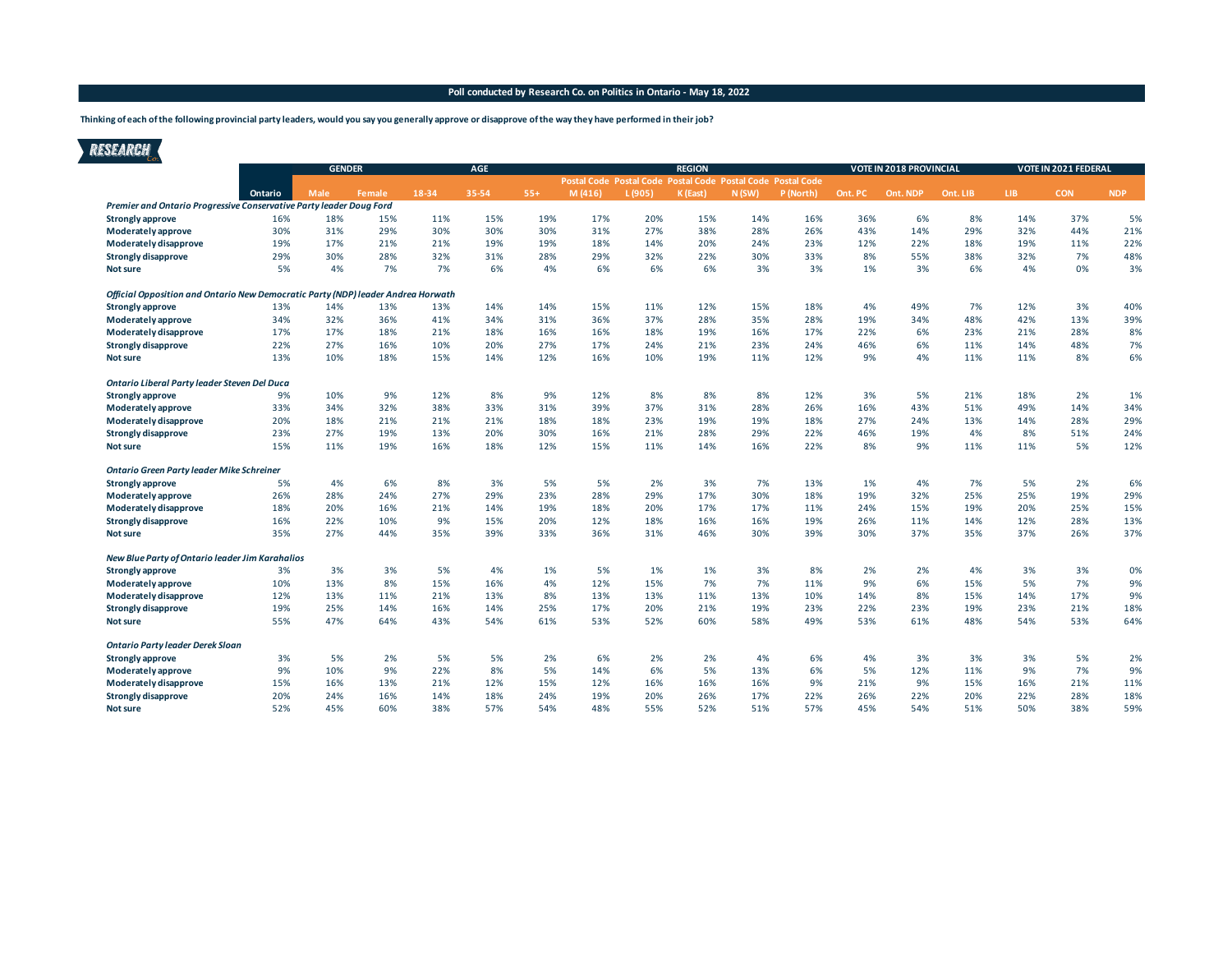**As you may know, a provincial election is scheduled for June 2 in Ontario. If the provincial election were held today, which party's candidate would you vote for in your constituency?**

 $\overline{\phantom{a}}$ 

| <b>RESEARCH</b>                               |         |               |               |       |            |       |         |         |                                                             |       |          |         |                                |          |      |                      |            |
|-----------------------------------------------|---------|---------------|---------------|-------|------------|-------|---------|---------|-------------------------------------------------------------|-------|----------|---------|--------------------------------|----------|------|----------------------|------------|
|                                               |         | <b>GENDER</b> |               |       | <b>AGE</b> |       |         |         | <b>REGION</b>                                               |       |          |         | <b>VOTE IN 2018 PROVINCIAL</b> |          |      | VOTE IN 2021 FEDERAL |            |
|                                               |         |               |               |       |            |       |         |         | Postal Code Postal Code Postal Code Postal Code Postal Code |       |          |         |                                |          |      |                      |            |
|                                               | Ontario | <b>Male</b>   | <b>Female</b> | 18-34 | 35-54      | $55+$ | M (416) | L (905) | K (East)                                                    | N(SW) | P (North | Ont. PC | Ont. NDP                       | Ont. LIB | LIB. | <b>CON</b>           | <b>NDP</b> |
| All respondents                               |         |               |               |       |            |       |         |         |                                                             |       |          |         |                                |          |      |                      |            |
| <b>Ontario Progressive Conservative Party</b> | 29%     | 33%           | 25%           | 19%   | 24%        | 36%   | 28%     | 32%     | 32%                                                         | 26%   | 20%      | 75%     | 5%                             | 8%       | 21%  | 79%                  | 10%        |
| <b>Ontario Liberal Party</b>                  | 25%     | 24%           | 26%           | 28%   | 19%        | 28%   | 33%     | 24%     | 28%                                                         | 19%   | 22%      | 6%      | 12%                            | 59%      | 52%  | 4%                   | 5%         |
| <b>Ontario New Democratic Party (NDP)</b>     | 20%     | 20%           | 20%           | 27%   | 21%        | 17%   | 23%     | 16%     | 15%                                                         | 27%   | 15%      | 3%      | 68%                            | 11%      | 12%  | 2%                   | 65%        |
| <b>Ontario Green Party</b>                    | 6%      | 5%            | 7%            | 7%    | 6%         | 5%    | 2%      | 4%      | 3%                                                          | 10%   | 16%      | 2%      | 3%                             | 2%       | 3%   | 2%                   | 5%         |
| <b>New Blue Party of Ontario</b>              | 3%      | 3%            | 3%            | 4%    | 4%         | 2%    | 2%      | 2%      | 3%                                                          | 3%    | 10%      | 5%      | 1%                             | 1%       | 1%   | 3%                   | 3%         |
| <b>Ontario Party</b>                          | 1%      | 1%            | 0%            | 1%    | 1%         | 1%    | 1%      | 1%      | 1%                                                          | 1%    | 2%       | 1%      | 1%                             | 1%       | 1%   | 1%                   | 1%         |
| Another party / An independent candidate      | 2%      | 4%            | 0%            | 0%    | 6%         | 0%    | 0%      | 8%      | 0%                                                          | 0%    | 0%       | 0%      | 0%                             | 7%       | 0%   | 0%                   | 0%         |
| Undecided / Would not vote                    | 14%     | 10%           | 18%           | 13%   | 19%        | 11%   | 11%     | 13%     | 19%                                                         | 13%   | 15%      | 9%      | 9%                             | 10%      | 11%  | 8%                   | 11%        |
| <b>Decided Voters</b>                         |         |               |               |       |            |       |         |         |                                                             |       |          |         |                                |          |      |                      |            |
| <b>Ontario Progressive Conservative Party</b> | 34%     | 37%           | 30%           | 22%   | 30%        | 41%   | 32%     | 37%     | 40%                                                         | 30%   | 24%      | 82%     | 5%                             | 9%       | 24%  | 86%                  | 11%        |
| <b>Ontario Liberal Party</b>                  | 29%     | 26%           | 32%           | 33%   | 24%        | 31%   | 37%     | 27%     | 35%                                                         | 22%   | 26%      | 6%      | 13%                            | 66%      | 58%  | 4%                   | 5%         |
| <b>Ontario New Democratic Party (NDP)</b>     | 23%     | 22%           | 25%           | 31%   | 26%        | 19%   | 25%     | 18%     | 18%                                                         | 32%   | 18%      | 3%      | 75%                            | 12%      | 13%  | 2%                   | 73%        |
| <b>Ontario Green Party</b>                    | 7%      | 5%            | 9%            | 8%    | 8%         | 6%    | 3%      | 5%      | 3%                                                          | 12%   | 19%      | 2%      | 3%                             | 3%       | 3%   | 2%                   | 6%         |
| <b>New Blue Party of Ontario</b>              | 3%      | 4%            | 3%            | 5%    | 4%         | 2%    | 3%      | 2%      | 3%                                                          | 3%    | 12%      | 5%      | 2%                             | 1%       | 1%   | 4%                   | 3%         |
| <b>Ontario Party</b>                          | 1%      | 2%            | 1%            | 1%    | 1%         | 1%    | 1%      | 1%      | 1%                                                          | 1%    | 2%       | 2%      | 1%                             | 1%       | 1%   | 1%                   | 2%         |
| Another party / An independent candidate      | 2%      | 4%            | 0%            | 0%    | 7%         | 0%    | 0%      | 9%      | 0%                                                          | 0%    | 0%       | 0%      | 0%                             | 8%       | 0%   | 0%                   | 0%         |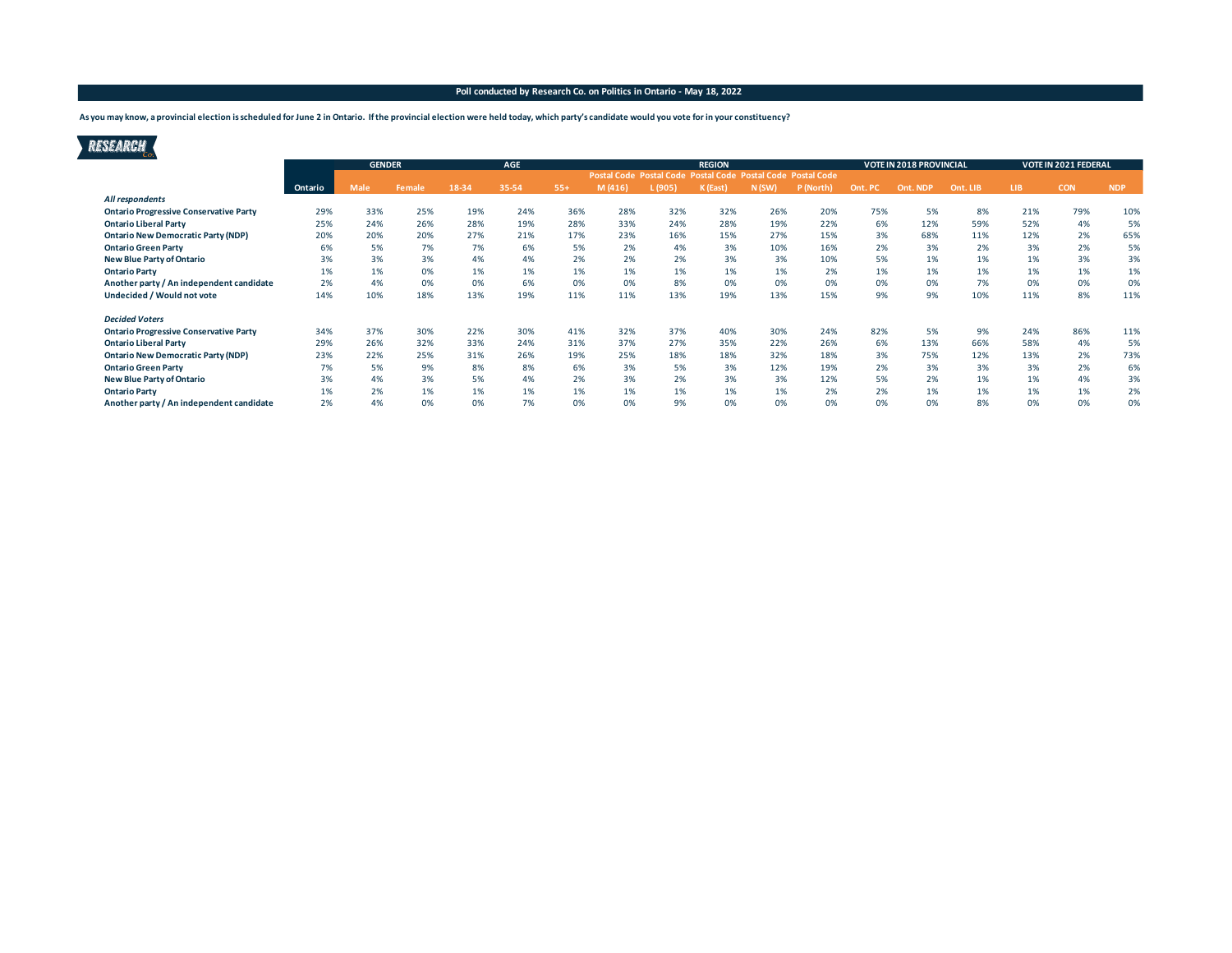**Since the start of the campaign, has your opinion of each of the following leaders improved, stayed the same, or worsened?**

|                                                                                  | <b>GENDER</b> |      |        |       | AGE   |       |                                                             |        | <b>REGION</b> |       |           |         | VOTE IN 2018 PROVINCIAL |          |      | VOTE IN 2021 FEDERAL |            |
|----------------------------------------------------------------------------------|---------------|------|--------|-------|-------|-------|-------------------------------------------------------------|--------|---------------|-------|-----------|---------|-------------------------|----------|------|----------------------|------------|
|                                                                                  |               |      |        |       |       |       | Postal Code Postal Code Postal Code Postal Code Postal Code |        |               |       |           |         |                         |          |      |                      |            |
|                                                                                  | Ontario       | Male | Female | 18-34 | 35-54 | $55+$ | M(416)                                                      | L(905) | K (East)      | N(SW) | P (North) | Ont. PC | Ont. NDP                | Ont. LIB | LIB. | <b>CON</b>           | <b>NDP</b> |
| Premier and Ontario Progressive Conservative Party leader Doug Ford              |               |      |        |       |       |       |                                                             |        |               |       |           |         |                         |          |      |                      |            |
| Improved                                                                         | 16%           | 18%  | 14%    | 18%   | 15%   | 16%   | 17%                                                         | 16%    | 16%           | 15%   | 16%       | 33%     | 7%                      | 10%      | 16%  | 33%                  | 6%         |
| <b>Stayed the same</b>                                                           | 47%           | 46%  | 48%    | 43%   | 48%   | 48%   | 48%                                                         | 46%    | 50%           | 46%   | 48%       | 55%     | 38%                     | 41%      | 47%  | 59%                  | 39%        |
| Worsened                                                                         | 31%           | 32%  | 29%    | 27%   | 31%   | 32%   | 28%                                                         | 32%    | 29%           | 33%   | 30%       | 9%      | 54%                     | 42%      | 33%  | 5%                   | 51%        |
| <b>Not sure</b>                                                                  | 6%            | 4%   | 9%     | 12%   | 7%    | 4%    | 7%                                                          | 6%     | 6%            | 6%    | 6%        | 3%      | 1%                      | 6%       | 4%   | 2%                   | 3%         |
| Official Opposition and Ontario New Democratic Party (NDP) leader Andrea Horwath |               |      |        |       |       |       |                                                             |        |               |       |           |         |                         |          |      |                      |            |
| Improved                                                                         | 17%           | 18%  | 16%    | 20%   | 14%   | 18%   | 19%                                                         | 14%    | 12%           | 21%   | 21%       | 8%      | 41%                     | 14%      | 16%  | 6%                   | 35%        |
| <b>Stayed the same</b>                                                           | 47%           | 44%  | 50%    | 47%   | 55%   | 41%   | 45%                                                         | 54%    | 50%           | 42%   | 36%       | 40%     | 53%                     | 56%      | 53%  | 40%                  | 49%        |
| Worsened                                                                         | 25%           | 28%  | 20%    | 17%   | 21%   | 30%   | 26%                                                         | 23%    | 24%           | 27%   | 20%       | 44%     | 5%                      | 17%      | 20%  | 47%                  | 10%        |
| <b>Not sure</b>                                                                  | 12%           | 10%  | 13%    | 15%   | 11%   | 11%   | 10%                                                         | 9%     | 14%           | 10%   | 23%       | 8%      | 2%                      | 13%      | 11%  | 7%                   | 7%         |
| Ontario Liberal Party leader Steven Del Duca                                     |               |      |        |       |       |       |                                                             |        |               |       |           |         |                         |          |      |                      |            |
| Improved                                                                         | 20%           | 20%  | 20%    | 17%   | 17%   | 24%   | 27%                                                         | 22%    | 21%           | 12%   | 21%       | 11%     | 20%                     | 34%      | 35%  | 9%                   | 10%        |
| <b>Stayed the same</b>                                                           | 40%           | 40%  | 40%    | 46%   | 47%   | 32%   | 44%                                                         | 40%    | 35%           | 40%   | 34%       | 31%     | 47%                     | 48%      | 42%  | 31%                  | 46%        |
| Worsened                                                                         | 27%           | 32%  | 23%    | 20%   | 23%   | 34%   | 20%                                                         | 26%    | 28%           | 34%   | 30%       | 51%     | 22%                     | 9%       | 15%  | 54%                  | 29%        |
| <b>Not sure</b>                                                                  | 13%           | 9%   | 17%    | 18%   | 13%   | 11%   | 9%                                                          | 12%    | 17%           | 14%   | 14%       | 7%      | 11%                     | 8%       | 8%   | 5%                   | 15%        |
| Ontario Green Party leader Mike Schreiner                                        |               |      |        |       |       |       |                                                             |        |               |       |           |         |                         |          |      |                      |            |
| Improved                                                                         | 9%            | 10%  | 9%     | 10%   | 8%    | 9%    | 14%                                                         | 5%     | 5%            | 11%   | 16%       | 4%      | 12%                     | 8%       | 10%  | 2%                   | 13%        |
| <b>Stayed the same</b>                                                           | 48%           | 48%  | 48%    | 50%   | 50%   | 46%   | 53%                                                         | 52%    | 46%           | 47%   | 29%       | 47%     | 48%                     | 56%      | 47%  | 54%                  | 47%        |
| Worsened                                                                         | 14%           | 18%  | 10%    | 10%   | 13%   | 17%   | 10%                                                         | 16%    | 12%           | 17%   | 13%       | 24%     | 12%                     | 10%      | 12%  | 25%                  | 10%        |
| <b>Not sure</b>                                                                  | 29%           | 25%  | 33%    | 30%   | 29%   | 28%   | 23%                                                         | 27%    | 37%           | 25%   | 42%       | 26%     | 27%                     | 26%      | 31%  | 19%                  | 30%        |
| New Blue Party of Ontario leader Jim Karahalios                                  |               |      |        |       |       |       |                                                             |        |               |       |           |         |                         |          |      |                      |            |
| Improved                                                                         | 4%            | 5%   | 3%     | 6%    | 4%    | 3%    | 6%                                                          | 4%     | 2%            | 3%    | 6%        | 4%      | 3%                      | 5%       | 3%   | 3%                   | 2%         |
| <b>Stayed the same</b>                                                           | 34%           | 36%  | 31%    | 40%   | 41%   | 25%   | 35%                                                         | 40%    | 32%           | 32%   | 16%       | 31%     | 34%                     | 39%      | 28%  | 34%                  | 35%        |
| Worsened                                                                         | 14%           | 15%  | 12%    | 14%   | 12%   | 15%   | 13%                                                         | 13%    | 10%           | 16%   | 19%       | 17%     | 14%                     | 14%      | 18%  | 16%                  | 12%        |
| <b>Not sure</b>                                                                  | 49%           | 44%  | 54%    | 39%   | 43%   | 56%   | 45%                                                         | 44%    | 56%           | 49%   | 59%       | 48%     | 49%                     | 43%      | 50%  | 47%                  | 51%        |
| <b>Ontario Party leader Derek Sloan</b>                                          |               |      |        |       |       |       |                                                             |        |               |       |           |         |                         |          |      |                      |            |
| Improved                                                                         | 3%            | 4%   | 3%     | 7%    | 3%    | 2%    | 7%                                                          | 2%     | 1%            | 4%    | 7%        | 4%      | 2%                      | 5%       | 4%   | 4%                   | 1%         |
| <b>Stayed the same</b>                                                           | 37%           | 39%  | 35%    | 50%   | 42%   | 28%   | 42%                                                         | 43%    | 33%           | 36%   | 16%       | 33%     | 39%                     | 43%      | 33%  | 37%                  | 38%        |
| Worsened                                                                         | 15%           | 19%  | 11%    | 8%    | 15%   | 18%   | 13%                                                         | 14%    | 17%           | 16%   | 21%       | 20%     | 16%                     | 14%      | 17%  | 21%                  | 13%        |
| <b>Not sure</b>                                                                  | 44%           | 38%  | 52%    | 36%   | 39%   | 51%   | 39%                                                         | 42%    | 50%           | 44%   | 56%       | 44%     | 44%                     | 38%      | 46%  | 39%                  | 48%        |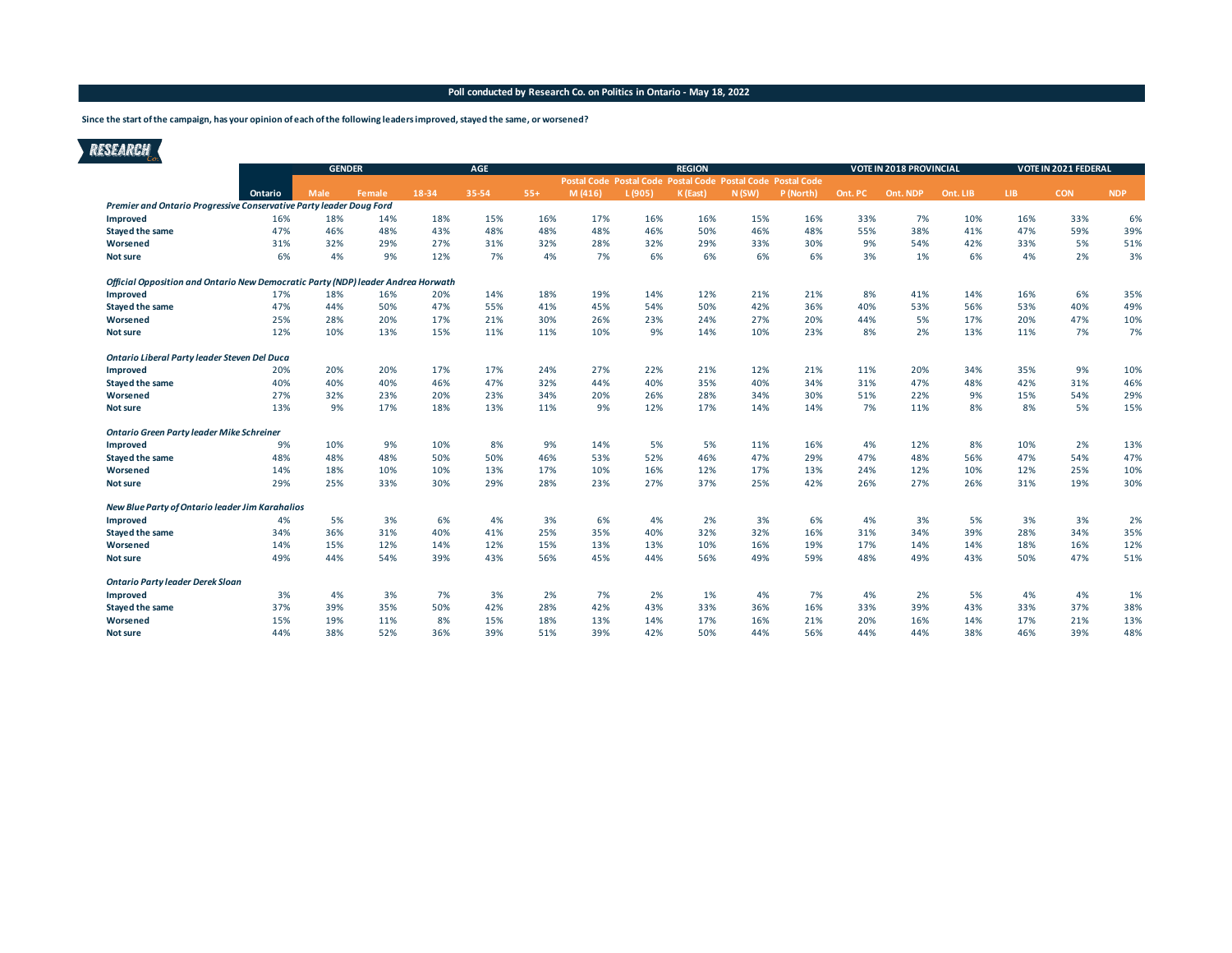**Which of these party leaders do you think would make the best Premier of Ontario?**

|--|--|--|

|                        |         | <b>AGE</b><br><b>GENDER</b> |        |       |       |       |                                                             |          | <b>REGION</b> |       |           |        | <b>VOTE IN 2018 PROVINCIAL</b> |          |            | <b>VOTE IN 2021 FEDERAL</b> |            |
|------------------------|---------|-----------------------------|--------|-------|-------|-------|-------------------------------------------------------------|----------|---------------|-------|-----------|--------|--------------------------------|----------|------------|-----------------------------|------------|
|                        |         |                             |        |       |       |       | Postal Code Postal Code Postal Code Postal Code Postal Code |          |               |       |           |        |                                |          |            |                             |            |
|                        | Ontario | Male                        | Female | 18-34 | 35-54 | $55+$ | M(416)                                                      | l (905), | K (East       | N (SW | P (North) | Ont. P | Ont. NDP                       | Ont. LIB | <b>LIB</b> | <b>CON</b>                  | <b>NDP</b> |
| Doug Ford              | 33%     | 35%                         | 30%    | 27%   | 24%   | 42%   | 29%                                                         | 36%      | 35%           | 33%   | 30%       | 75%    | 8%                             | 15%      | 28%        | 78%                         | 11%        |
| Andrea Horwath         | 23%     | 22%                         | 24%    | 28%   | 24%   | 20%   | 27%                                                         | 17%      | 15%           | 31%   | 21%       | 4%     | 68%                            | 17%      | 20%        | 3%                          | 60%        |
| <b>Steven Del Duca</b> | 20%     | 20%                         | 20%    | 15%   | 21%   | 22%   | 20%                                                         | 26%      | 26%           | 12%   | 14%       | 5%     | 14%                            | 51%      | 38%        | 4%                          | 6%         |
| <b>Mike Schreiner</b>  | 3%      | 3%                          | 4%     | 2%    | 3%    | 4%    | 2%                                                          | 2%       | 2%            | 6%    | 9%        | 1%     | 0%                             | 2%       | 1%         | 1%                          | 7%         |
| Derek Sloan            | 2%      | 2%                          | 1%     | 4%    | 1%    | 2%    | 1%                                                          | 1%       | 4%            | 0%    | 7%        | 4%     | 0%                             | 1%       | 0%         | 3%                          | 2%         |
| <b>Jim Karahalios</b>  | 2%      | 2%                          | 1%     | 1%    | 3%    | 1%    | 2%                                                          | 1%       | 0%            | 2%    | 3%        | 2%     | 0%                             | 0%       | 0%         | 2%                          | 0%         |
| Not sure               | 17%     | 16%                         | 19%    | 23%   | 22%   | 11%   | 19%                                                         | 17%      | 19%           | 16%   | 15%       | 10%    | 8%                             | 14%      | 12%        | 10%                         | 15%        |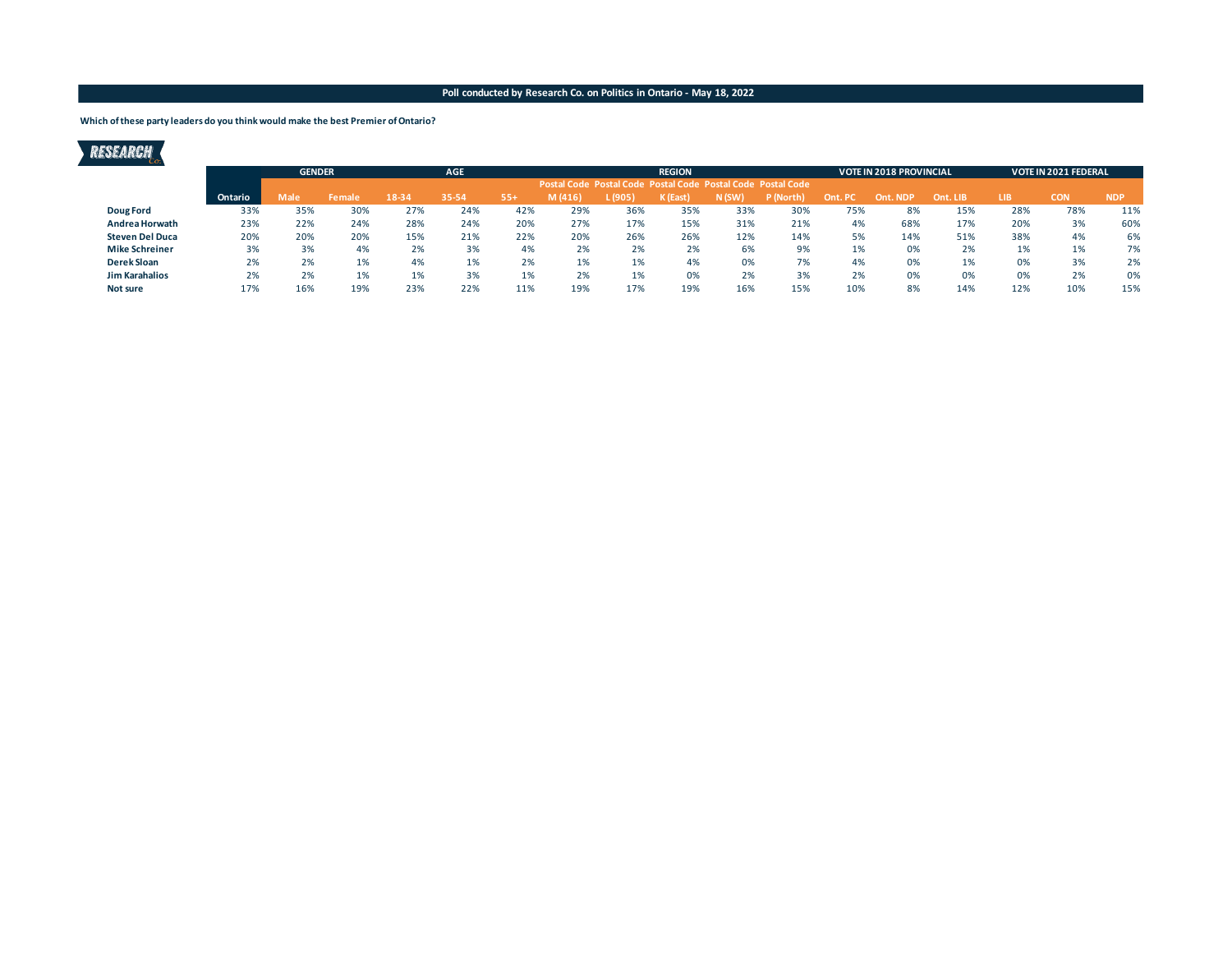### **Which party leader is better suited to handle each of the following issues?**

|                        | <b>GENDER</b> |      |        |       | AGE   |       |                                                             |        | <b>REGION</b> |       |           |         | <b>VOTE IN 2018 PROVINCIAL</b> |          |      | VOTE IN 2021 FEDERAL |            |
|------------------------|---------------|------|--------|-------|-------|-------|-------------------------------------------------------------|--------|---------------|-------|-----------|---------|--------------------------------|----------|------|----------------------|------------|
|                        |               |      |        |       |       |       | Postal Code Postal Code Postal Code Postal Code Postal Code |        |               |       |           |         |                                |          |      |                      |            |
|                        | Ontario       | Male | Female | 18-34 | 35-54 | $55+$ | M(416)                                                      | L(905) | K (East)      | N(SW) | P (North) | Ont. PC | Ont. NDP                       | Ont. LIB | LIB. | <b>CON</b>           | <b>NDP</b> |
| <b>Health care</b>     |               |      |        |       |       |       |                                                             |        |               |       |           |         |                                |          |      |                      |            |
| <b>Doug Ford</b>       | 27%           | 29%  | 24%    | 26%   | 18%   | 33%   | 21%                                                         | 30%    | 31%           | 28%   | 20%       | 58%     | 6%                             | 13%      | 22%  | 65%                  | 7%         |
| Andrea Horwath         | 28%           | 26%  | 31%    | 32%   | 29%   | 26%   | 35%                                                         | 26%    | 20%           | 33%   | 23%       | 12%     | 69%                            | 23%      | 27%  | 10%                  | 64%        |
| <b>Steven Del Duca</b> | 20%           | 23%  | 18%    | 15%   | 23%   | 21%   | 19%                                                         | 29%    | 21%           | 13%   | 19%       | 11%     | 13%                            | 43%      | 35%  | 8%                   | 8%         |
| <b>Mike Schreiner</b>  | 3%            | 3%   | 3%     | 5%    | 3%    | 2%    | 3%                                                          | 0%     | 1%            | 6%    | 5%        | 0%      | 2%                             | 2%       | 2%   | 1%                   | 2%         |
| <b>Jim Karahalios</b>  | 2%            | 2%   | 2%     | 2%    | 3%    | 2%    | 3%                                                          | 1%     | 1%            | 2%    | 7%        | 4%      | 1%                             | 0%       | 0%   | 2%                   | 1%         |
| <b>Derek Sloan</b>     | 2%            | 3%   | 1%     | 1%    | 2%    | 1%    | 2%                                                          | 1%     | 1%            | 0%    | 9%        | 1%      | 1%                             | 2%       | 2%   | 1%                   | 2%         |
| Not sure               | 18%           | 14%  | 22%    | 19%   | 22%   | 14%   | 17%                                                         | 13%    | 26%           | 18%   | 18%       | 13%     | 9%                             | 16%      | 12%  | 13%                  | 17%        |
| <b>Accountability</b>  |               |      |        |       |       |       |                                                             |        |               |       |           |         |                                |          |      |                      |            |
| <b>Doug Ford</b>       | 29%           | 34%  | 23%    | 26%   | 22%   | 34%   | 26%                                                         | 33%    | 33%           | 27%   | 18%       | 68%     | 8%                             | 11%      | 22%  | 71%                  | 12%        |
| Andrea Horwath         | 23%           | 20%  | 26%    | 24%   | 24%   | 22%   | 25%                                                         | 18%    | 15%           | 32%   | 22%       | 7%      | 63%                            | 18%      | 22%  | 5%                   | 55%        |
| <b>Steven Del Duca</b> | 18%           | 20%  | 16%    | 14%   | 18%   | 20%   | 18%                                                         | 26%    | 18%           | 11%   | 13%       | 4%      | 12%                            | 46%      | 34%  | 2%                   | 4%         |
| <b>Mike Schreiner</b>  | 4%            | 3%   | 5%     | 4%    | 4%    | 4%    | 3%                                                          | 1%     | 3%            | 6%    | 11%       | 1%      | 2%                             | 2%       | 3%   | 0%                   | 6%         |
| <b>Jim Karahalios</b>  | 3%            | 4%   | 2%     | 4%    | 4%    | 2%    | 4%                                                          | 1%     | 2%            | 3%    | 12%       | 4%      | 2%                             | 2%       | 2%   | 4%                   | 2%         |
| <b>Derek Sloan</b>     | 2%            | 2%   | 2%     | 5%    | 1%    | 1%    | 3%                                                          | 1%     | 2%            | 1%    | 3%        | 2%      | 1%                             | 2%       | 1%   | 3%                   | 2%         |
| <b>Not sure</b>        | 22%           | 18%  | 25%    | 23%   | 27%   | 17%   | 21%                                                         | 19%    | 27%           | 21%   | 19%       | 15%     | 13%                            | 19%      | 16%  | 16%                  | 20%        |
| The economy / Jobs     |               |      |        |       |       |       |                                                             |        |               |       |           |         |                                |          |      |                      |            |
| <b>Doug Ford</b>       | 35%           | 38%  | 31%    | 28%   | 29%   | 42%   | 29%                                                         | 38%    | 40%           | 35%   | 28%       | 76%     | 11%                            | 15%      | 29%  | 79%                  | 15%        |
| Andrea Horwath         | 21%           | 20%  | 23%    | 27%   | 20%   | 20%   | 25%                                                         | 15%    | 15%           | 29%   | 15%       | 6%      | 55%                            | 17%      | 19%  | 6%                   | 51%        |
| <b>Steven Del Duca</b> | 20%           | 20%  | 21%    | 15%   | 21%   | 22%   | 19%                                                         | 31%    | 21%           | 11%   | 19%       | 5%      | 18%                            | 48%      | 37%  | 4%                   | 8%         |
| <b>Mike Schreiner</b>  | 3%            | 3%   | 3%     | 4%    | 4%    | 2%    | 3%                                                          | 2%     | 1%            | 3%    | 14%       | 0%      | 2%                             | 3%       | 2%   | 0%                   | 7%         |
| <b>Jim Karahalios</b>  | 2%            | 2%   | 2%     | 4%    | 3%    | 1%    | 4%                                                          | 2%     | 0%            | 1%    | 6%        | 2%      | 1%                             | 1%       | 1%   | 2%                   | 1%         |
| <b>Derek Sloan</b>     | 2%            | 2%   | 2%     | 4%    | 1%    | 1%    | 2%                                                          | 1%     | 1%            | 2%    | 3%        | 2%      | 2%                             | 2%       | 1%   | 3%                   | 1%         |
| <b>Not sure</b>        | 17%           | 15%  | 20%    | 19%   | 22%   | 13%   | 18%                                                         | 11%    | 22%           | 18%   | 15%       | 8%      | 11%                            | 15%      | 12%  | 7%                   | 17%        |
| <b>Environment</b>     |               |      |        |       |       |       |                                                             |        |               |       |           |         |                                |          |      |                      |            |
| <b>Doug Ford</b>       | 20%           | 22%  | 19%    | 22%   | 16%   | 23%   | 16%                                                         | 22%    | 25%           | 19%   | 18%       | 47%     | 8%                             | 7%       | 15%  | 53%                  | 5%         |
| Andrea Horwath         | 19%           | 18%  | 19%    | 17%   | 21%   | 17%   | 22%                                                         | 15%    | 14%           | 24%   | 13%       | 7%      | 56%                            | 14%      | 16%  | 6%                   | 49%        |
| <b>Steven Del Duca</b> | 19%           | 22%  | 16%    | 14%   | 18%   | 22%   | 19%                                                         | 28%    | 21%           | 10%   | 15%       | 10%     | 8%                             | 44%      | 33%  | 6%                   | 6%         |
| <b>Mike Schreiner</b>  | 17%           | 16%  | 17%    | 14%   | 16%   | 18%   | 16%                                                         | 14%    | 12%           | 21%   | 23%       | 17%     | 10%                            | 14%      | 17%  | 15%                  | 15%        |
| <b>Jim Karahalios</b>  | 2%            | 3%   | 2%     | 5%    | 3%    | 1%    | 5%                                                          | 2%     | 1%            | 1%    | 6%        | 2%      | 1%                             | 2%       | 1%   | 2%                   | 2%         |
| <b>Derek Sloan</b>     | 2%            | 3%   | 1%     | 5%    | 2%    | 1%    | 3%                                                          | 1%     | 1%            | 2%    | 7%        | 1%      | 2%                             | 2%       | 2%   | 2%                   | 2%         |
| Not sure               | 21%           | 16%  | 26%    | 22%   | 25%   | 18%   | 20%                                                         | 18%    | 26%           | 22%   | 17%       | 16%     | 15%                            | 18%      | 17%  | 16%                  | 21%        |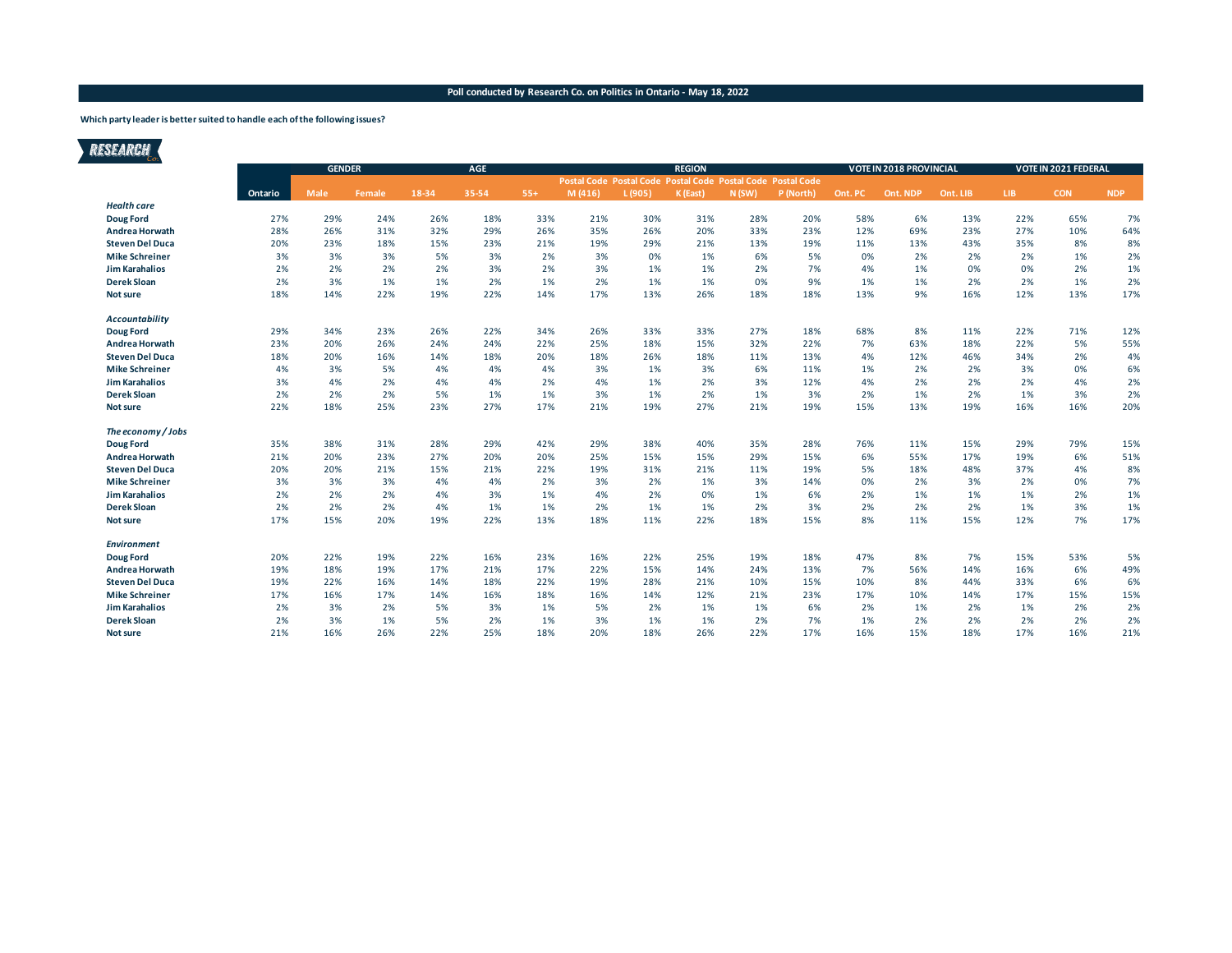**Which party leader is better suited to handle each of the following issues?**

|                                         | <b>GENDER</b> |      |               | <b>AGE</b> |       |       |                                                             | <b>REGION</b> |          |       |           | <b>VOTE IN 2018 PROVINCIAL</b> |          |          | VOTE IN 2021 FEDERAL |            |            |
|-----------------------------------------|---------------|------|---------------|------------|-------|-------|-------------------------------------------------------------|---------------|----------|-------|-----------|--------------------------------|----------|----------|----------------------|------------|------------|
|                                         |               |      |               |            |       |       | Postal Code Postal Code Postal Code Postal Code Postal Code |               |          |       |           |                                |          |          |                      |            |            |
|                                         | Ontario       | Male | <b>Female</b> | 18-34      | 35-54 | $55+$ | M(416)                                                      | L(905)        | K (East) | N(SW) | P (North) | Ont. PC                        | Ont. NDP | Ont. LIB | LIB.                 | <b>CON</b> | <b>NDP</b> |
| <b>Education</b>                        |               |      |               |            |       |       |                                                             |               |          |       |           |                                |          |          |                      |            |            |
| <b>Doug Ford</b>                        | 26%           | 29%  | 22%           | 24%        | 20%   | 31%   | 23%                                                         | 26%           | 31%      | 26%   | 17%       | 59%                            | 7%       | 10%      | 20%                  | 65%        | 9%         |
| Andrea Horwath                          | 23%           | 22%  | 24%           | 28%        | 23%   | 21%   | 23%                                                         | 23%           | 13%      | 31%   | 22%       | 8%                             | 62%      | 16%      | 19%                  | 5%         | 60%        |
| <b>Steven Del Duca</b>                  | 24%           | 24%  | 24%           | 16%        | 25%   | 27%   | 23%                                                         | 32%           | 27%      | 16%   | 23%       | 13%                            | 18%      | 51%      | 42%                  | 12%        | 10%        |
| <b>Mike Schreiner</b>                   | 3%            | 3%   | 3%            | 5%         | 3%    | 3%    | 4%                                                          | 1%            | 2%       | 4%    | 11%       | 2%                             | 3%       | 2%       | 3%                   | 1%         | 5%         |
| <b>Jim Karahalios</b>                   | 3%            | 3%   | 3%            | 4%         | 3%    | 2%    | 3%                                                          | 2%            | 3%       | 2%    | 7%        | 4%                             | 1%       | 1%       | 0%                   | 4%         | 2%         |
| <b>Derek Sloan</b>                      | 1%            | 2%   | 1%            | 2%         | 2%    | 1%    | 3%                                                          | 1%            | 1%       | 1%    | 3%        | 1%                             | 0%       | 2%       | 1%                   | 1%         | 0%         |
| Not sure                                | 20%           | 17%  | 23%           | 21%        | 24%   | 16%   | 21%                                                         | 16%           | 23%      | 20%   | 18%       | 13%                            | 10%      | 17%      | 14%                  | 12%        | 14%        |
| <b>Crime / Public Safety</b>            |               |      |               |            |       |       |                                                             |               |          |       |           |                                |          |          |                      |            |            |
| <b>Doug Ford</b>                        | 33%           | 37%  | 28%           | 27%        | 28%   | 38%   | 27%                                                         | 38%           | 35%      | 32%   | 30%       | 71%                            | 12%      | 13%      | 28%                  | 75%        | 13%        |
| Andrea Horwath                          | 18%           | 17%  | 19%           | 24%        | 16%   | 17%   | 21%                                                         | 13%           | 13%      | 23%   | 20%       | 5%                             | 50%      | 14%      | 16%                  | 3%         | 51%        |
| <b>Steven Del Duca</b>                  | 19%           | 21%  | 17%           | 16%        | 18%   | 22%   | 19%                                                         | 27%           | 18%      | 14%   | 13%       | 6%                             | 12%      | 46%      | 34%                  | 4%         | 7%         |
| <b>Mike Schreiner</b>                   | 2%            | 3%   | 2%            | 3%         | 3%    | 2%    | 3%                                                          | 1%            | 1%       | 4%    | 7%        | 0%                             | 3%       | 2%       | 2%                   | 1%         | 2%         |
| <b>Jim Karahalios</b>                   | 2%            | 2%   | 3%            | 4%         | 3%    | 1%    | 3%                                                          | 1%            | 0%       | 3%    | 7%        | 3%                             | 2%       | 0%       | 0%                   | 3%         | 1%         |
| <b>Derek Sloan</b>                      | 1%            | 2%   | 1%            | 2%         | 2%    | 1%    | 1%                                                          | 1%            | 3%       | 1%    | 3%        | 1%                             | 0%       | 2%       | 1%                   | 1%         | 0%         |
| <b>Not sure</b>                         | 24%           | 18%  | 30%           | 24%        | 30%   | 20%   | 26%                                                         | 19%           | 31%      | 24%   | 20%       | 14%                            | 20%      | 24%      | 20%                  | 12%        | 26%        |
| <b>Housing / Poverty / Homelessness</b> |               |      |               |            |       |       |                                                             |               |          |       |           |                                |          |          |                      |            |            |
| <b>Doug Ford</b>                        | 25%           | 28%  | 21%           | 23%        | 19%   | 29%   | 19%                                                         | 26%           | 29%      | 25%   | 26%       | 57%                            | 7%       | 10%      | 18%                  | 63%        | 11%        |
| Andrea Horwath                          | 29%           | 27%  | 31%           | 26%        | 30%   | 30%   | 29%                                                         | 26%           | 26%      | 37%   | 19%       | 14%                            | 70%      | 21%      | 29%                  | 11%        | 64%        |
| <b>Steven Del Duca</b>                  | 19%           | 21%  | 17%           | 14%        | 18%   | 22%   | 22%                                                         | 28%           | 18%      | 10%   | 17%       | 9%                             | 12%      | 43%      | 35%                  | 6%         | 3%         |
| <b>Mike Schreiner</b>                   | 4%            | 4%   | 3%            | 4%         | 4%    | 3%    | 3%                                                          | 2%            | 2%       | 5%    | 9%        | 1%                             | 3%       | 2%       | 3%                   | 1%         | 4%         |
| <b>Jim Karahalios</b>                   | 3%            | 3%   | 3%            | 7%         | 3%    | 1%    | 4%                                                          | 1%            | 2%       | 3%    | 12%       | 3%                             | 2%       | 3%       | 1%                   | 3%         | 4%         |
| <b>Derek Sloan</b>                      | 2%            | 2%   | 1%            | 4%         | 1%    | 1%    | 2%                                                          | 1%            | 2%       | 2%    | 3%        | 2%                             | 0%       | 2%       | 1%                   | 2%         | 0%         |
| <b>Not sure</b>                         | 19%           | 15%  | 23%           | 22%        | 24%   | 14%   | 21%                                                         | 17%           | 22%      | 19%   | 13%       | 13%                            | 7%       | 19%      | 12%                  | 14%        | 15%        |
| Energy / Pipelines                      |               |      |               |            |       |       |                                                             |               |          |       |           |                                |          |          |                      |            |            |
| <b>Doug Ford</b>                        | 31%           | 36%  | 26%           | 24%        | 27%   | 37%   | 25%                                                         | 34%           | 34%      | 32%   | 22%       | 69%                            | 11%      | 15%      | 25%                  | 70%        | 18%        |
| Andrea Horwath                          | 16%           | 15%  | 16%           | 22%        | 17%   | 12%   | 21%                                                         | 12%           | 13%      | 18%   | 15%       | 3%                             | 46%      | 12%      | 14%                  | 3%         | 44%        |
| <b>Steven Del Duca</b>                  | 19%           | 20%  | 17%           | 15%        | 20%   | 19%   | 20%                                                         | 25%           | 17%      | 12%   | 18%       | 7%                             | 15%      | 42%      | 34%                  | 7%         | 3%         |
| <b>Mike Schreiner</b>                   | 6%            | 5%   | 6%            | 7%         | 5%    | 5%    | 7%                                                          | 4%            | 4%       | 5%    | 12%       | 2%                             | 4%       | 3%       | 3%                   | 3%         | 7%         |
| <b>Jim Karahalios</b>                   | 2%            | 2%   | 3%            | 7%         | 3%    | 1%    | 4%                                                          | 2%            | 1%       | 2%    | 5%        | 2%                             | 2%       | 2%       | 2%                   | 1%         | 2%         |
| <b>Derek Sloan</b>                      | 1%            | 1%   | 2%            | 1%         | 2%    | 1%    | 0%                                                          | 1%            | 1%       | 2%    | 5%        | 2%                             | 1%       | 2%       | 1%                   | 2%         | 1%         |
| <b>Not sure</b>                         | 25%           | 20%  | 31%           | 24%        | 27%   | 24%   | 22%                                                         | 22%           | 30%      | 29%   | 21%       | 15%                            | 21%      | 25%      | 20%                  | 14%        | 26%        |